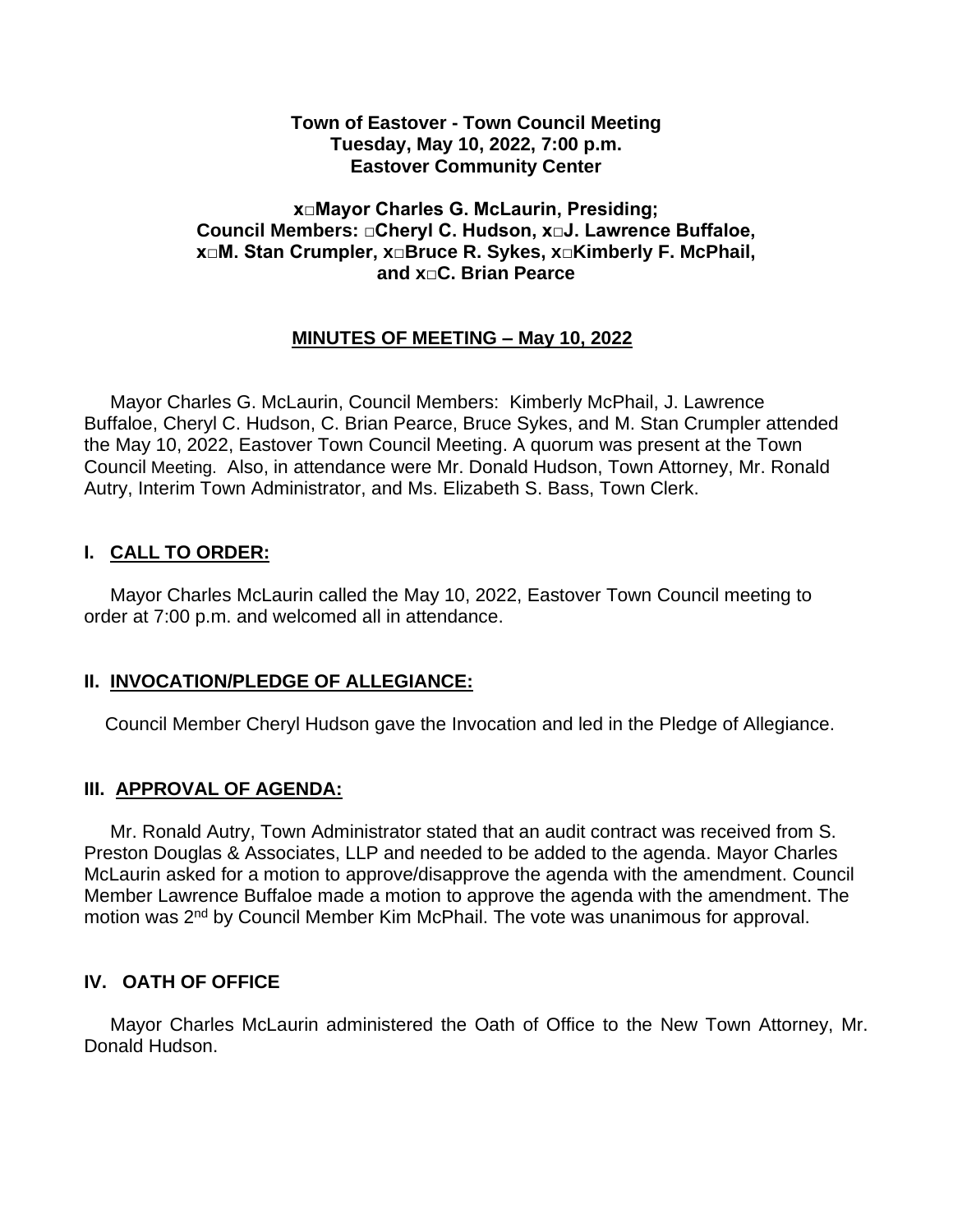### **V. PUBLIC COMMENTS:**

 Mr. Danny Matthews, President of the Eastover Fire Department, Mr. Tim Tucker, 1655 Holloman Drive, and Mr. Tim Polumbo, 4132 Dunn Road signed up to speak.

 Mr. Danny Matthews thanked the Town for their financial support this year. He stated that with the funds the Town gave they were able to purchase Edraulics. This tool is the battery operated and makes using the Jaws of Life easier. He stated that the Town of Eastover now has an ISO rating of three. Mr. Matthews stated that they are able to keep 4 firefighters at the fire station during the week. he said volunteers are almost nonexistent because of the requirements to be a volunteer firefighter are too extensive.

 Mr. Tim Tucker stated that his mother will be 90 years old in September 2022. He wanted to know if there were any requirements to have a car parade in her honor. The Council informed him that there are no specific requirements, but he may want to contact the Cumberland County Sheriff's office and let them know when and what route they will be taking.

 Mr. Tim Polumbo informed the Council that he was having issues with the Eastover Sanitary District. He stated that he has had to spend a significant amount of money to have the lines evaluated to find a break in the line. Mr. Polumbo stated that he had contacted the manager of the Sanitary District, but they were not helpful. The Council informed Mr. Polumbo that the Eastover Sanitary District was their own entity, and we could not help in this matter. The Council did let Mr. Polumbo know that he could attend the Eastover Sanitary District monthly meeting and speak to the board of directors for the Sanitary District.

# **VI. CONSENT AGENDA:**

- **1. Consider approval of the Minutes for the April 12, 2022, Town Council Meeting.**
- **2. Consider approval of the March 2022 Financial Reports.**

# **3. Special Meeting: Public Hearing on May 18, 2022, at 7:00 pm**

 Mayor McLaurin asked the Council if they had any questions concerning the Consent Agenda. There were none. Mayor McLaurin asked for a motion to approve/disapprove the Consent Agenda as stated.

 Council Member Cheryl Hudson made a motion to approve the Consent Agenda as stated. The motion was 2<sup>nd</sup> by Council Member Stan Crumpler. The vote was unanimous for approval.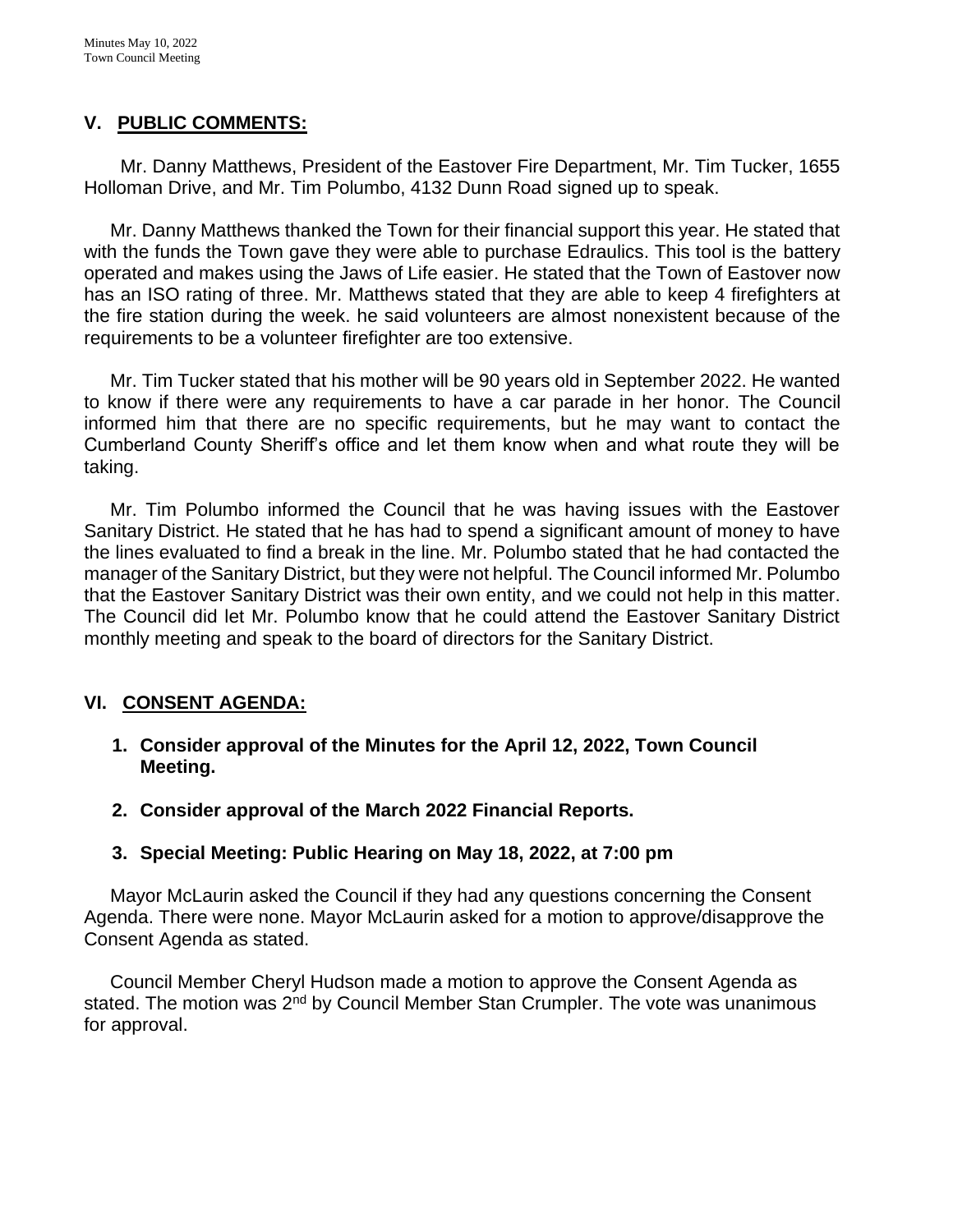### **VII. DISCUSSION AGENDA:**

#### **Agenda Item #1:**

**MOD-0017-22: Modification to C2(P) Planned Service and Retail District CZ Conditional Zoning for Case P14-33 and P12-46 to change conditional use and site plan on 2.47 +/ acres, southwest corner of Dunn Road and Oak Hill Drive; submitted by Chuck Furr (owner/applicant). (Eastover)**

Mayor McLaurin opened the public hearing.

Mr. Christopher Portman, Cumberland County Planning, and Inspection Planner stated the applicant is requesting a modification to the conditional use zoning for cases P12-46 and P14- 33, both currently zoned C2(P) Commercial/CZ Conditional Zoning, for an existing retail center located on two parcels. The commercial site contains approximately 2.47 +/- combined acres and is located at 3925 to 3955 Dunn Road. The zoning modification intends to accomplish the following: (1) merge the boundaries unified Conditional Zoning, and (2) to change the use of the back parcel to allow an accessory storage uses that serves only tenants occupying the Eastover Town center at the front parcel. Both parcels are located within the Eastover Commercial Core overlay district.

 Mr. Portman stated that the Planning and Inspections staff recommends approval of the request to modify Conditional Use Cases P12-46 and P14-33, subject to the conditions of approval and conditional use site plan. Staff finds the request is consistent with the Eastover Land Use Plan. Staff further finds that the request is reasonable and in the public interest as an accessory storage serving the development is compatible and an appropriate transition with the adjacent residents and is in harmony with the surrounding land use plan activities and zoning.

 Council Member Cheryl Hudson made a motion to close the public hearing. The motion was 2<sup>nd</sup> by Council Member Stan Crumpler. The vote was unanimous for approval.

 A motion to approve Case No. MOD-0017-22 to modify Conditional Use Cases P12-46 and P14-33 and the request is consistent with the Eastover Land Use Plan by Council Member Stan Crumpler. Council Member Lawrence Buffaloe 2<sup>nd</sup> the motion. The vote was unanimous for approval.

 A motion to stating Case No. MOD-0017-22 is reasonable in the public interest as an accessory storage serving the development is compatible and an appropriate transition with the adjacent residents and is in harmony with the surrounding land use activities and zoning was made by Council Member Lawrence Buffaloe. The motion was 2<sup>nd</sup> by Council Member Stan Crumpler. The vote was unanimous for approval.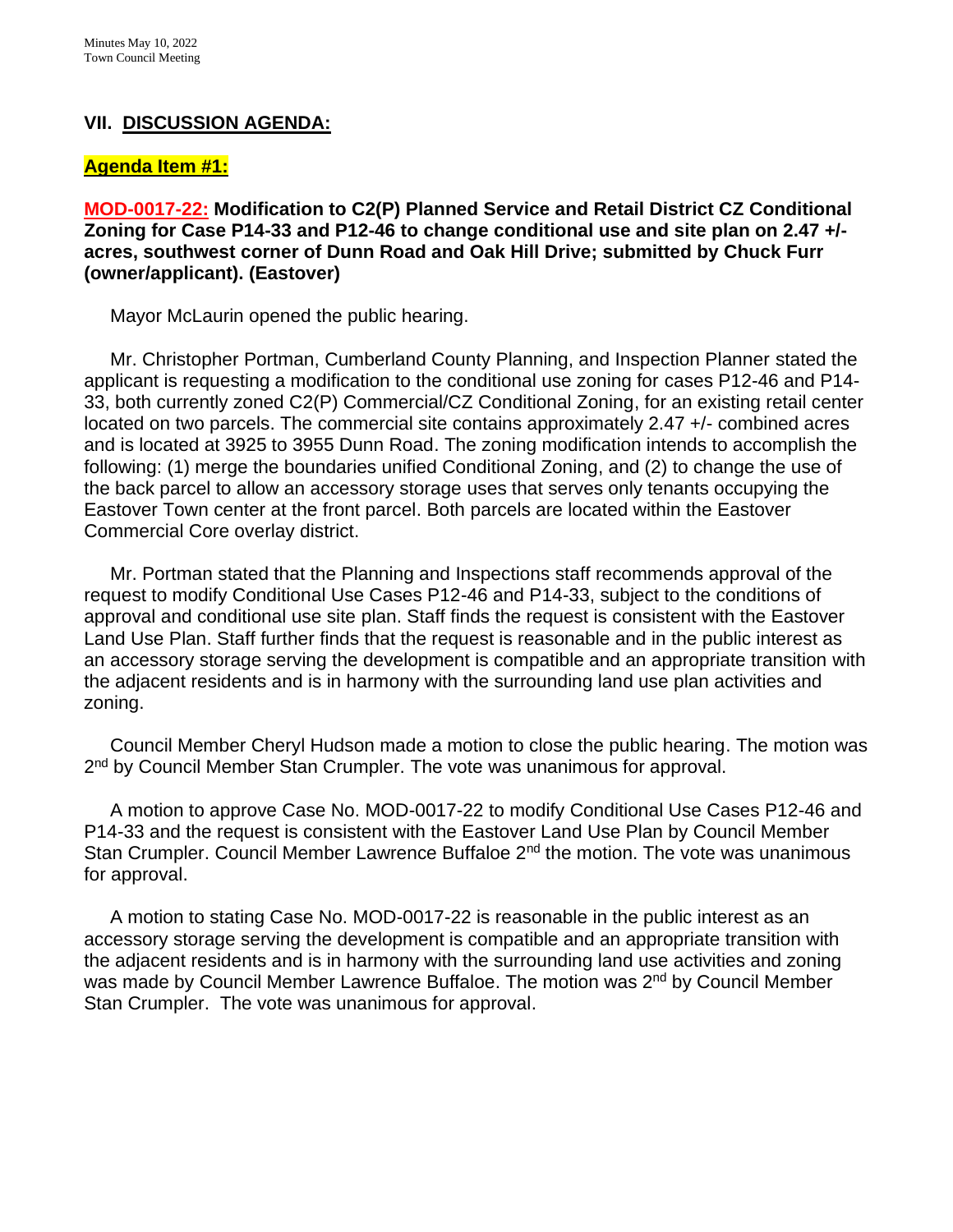#### **Agenda Item #2:**

#### **Estate Funds for Tally Woodland Park**

Talley Woodland Park needs to have the Gazebo repaired and the concrete pad needs repairing. The park also needs upgraded landscaping.

#### **Agenda Item #3:**

#### **Set Date for Budget Workshop**

May 23, 2022 will be a budget workshop meeting at 6:30pm at the Eastover Town Hall.

### **Agenda Item #4:**

### **Resolution Ratifying all prior actions taken by the Governing Boards of Cumberland County and the Town of Eastover to include the Town of Linden and the Town of Spring Lake in the Cumberland County District**

A resolution to adopt the Town of Linden and the Town of Spring Lake into the county recreation service district was presented to the Council. This resolution will allow the Town of Linden and the Town of Spring Lake into the district and will allow these towns to have county recreational activities.

 Mayor McLaurin asked the Council if they had any questions concerning the resolution. There were none. Mayor McLaurin asked for a motion to approve/disapprove the resolution ratifying all prior actions taken by the governing boards of Cumberland County and the Town of Eastover to include the Town of Linden and the Town of Spring Lake in the Cumberland County District.

 Council Member Stan Crumpler made a motion to approve the resolution ratifying all prior actions taken by the governing boards of Cumberland County and the Town of Eastover to include the Town of Linden and the Town of Spring Lake in the Cumberland County District. The motion was 2nd by Council Member Lawrence Buffaloe. Council Member Bruce Sykes abstained from the vote. The vote was 6-0 for approval.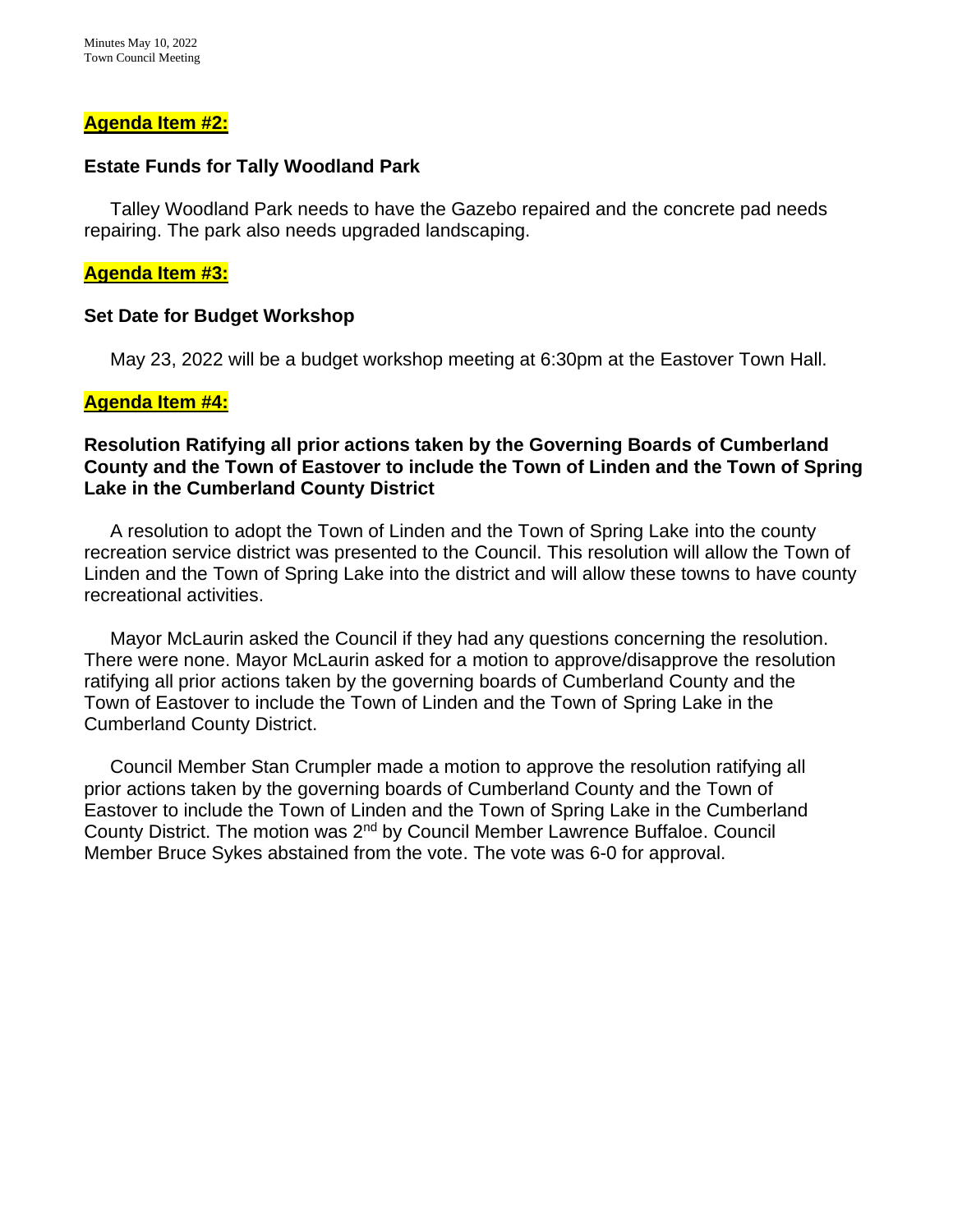### **Agenda Item #5:**

### **S. Preston Douglas & Associates, LLP Audit Contract**

 S. Preston Douglas and Associates, LLP sent a contract to the Town of Eastover for 3 years.

- First year- \$11,000.00
- Second year-\$11,250.00
- Third year-\$11,500.00

 Mayor McLaurin asked the Council if they had any questions. There were none. Mayor McLaurin asked for a motion to approve or deny the Contract with S. Preston Douglas and Associates, LLP for the FY22 for \$11,000.00.

 Council Member Cheryl Hudson made a motion to approve S. Preston Douglas & Associates, LLP for FY22 audit contract. Council Member Brian Pearce 2<sup>nd</sup> the motion. The vote was unanimous for approval.

# **VIII. RECEIVE MAYOR'S UPDATE:**

- The Eastover Ballpark will be 50+ years old this year. It was established in 1971. Mayor McLaurin would like to have a big celebration. He would like the Town of Eastover, Eastover Ballpark Association, and the Eastover Fire Department to work together and have an event.
- The Eastover Civic Club will not be meeting. They only have one elected official everyone else has moved or given up the position. Heritage Day has been canceled

# **IX. RECEIVE TOWN COUNCIL UPDATE.**

- Council Member Brian Pearce has spoken to Mr. Robert VanGeons, Cumberland County Economic Development and he would like to discuss options for the Town of Eastover with the Council.
- After the Baseball Season the Town of Eastover should consider having an activity once a month at the Eastover Ballpark, once all improvements have been completed.
- The Eastover Ballpark needs to have more of a deputy presence.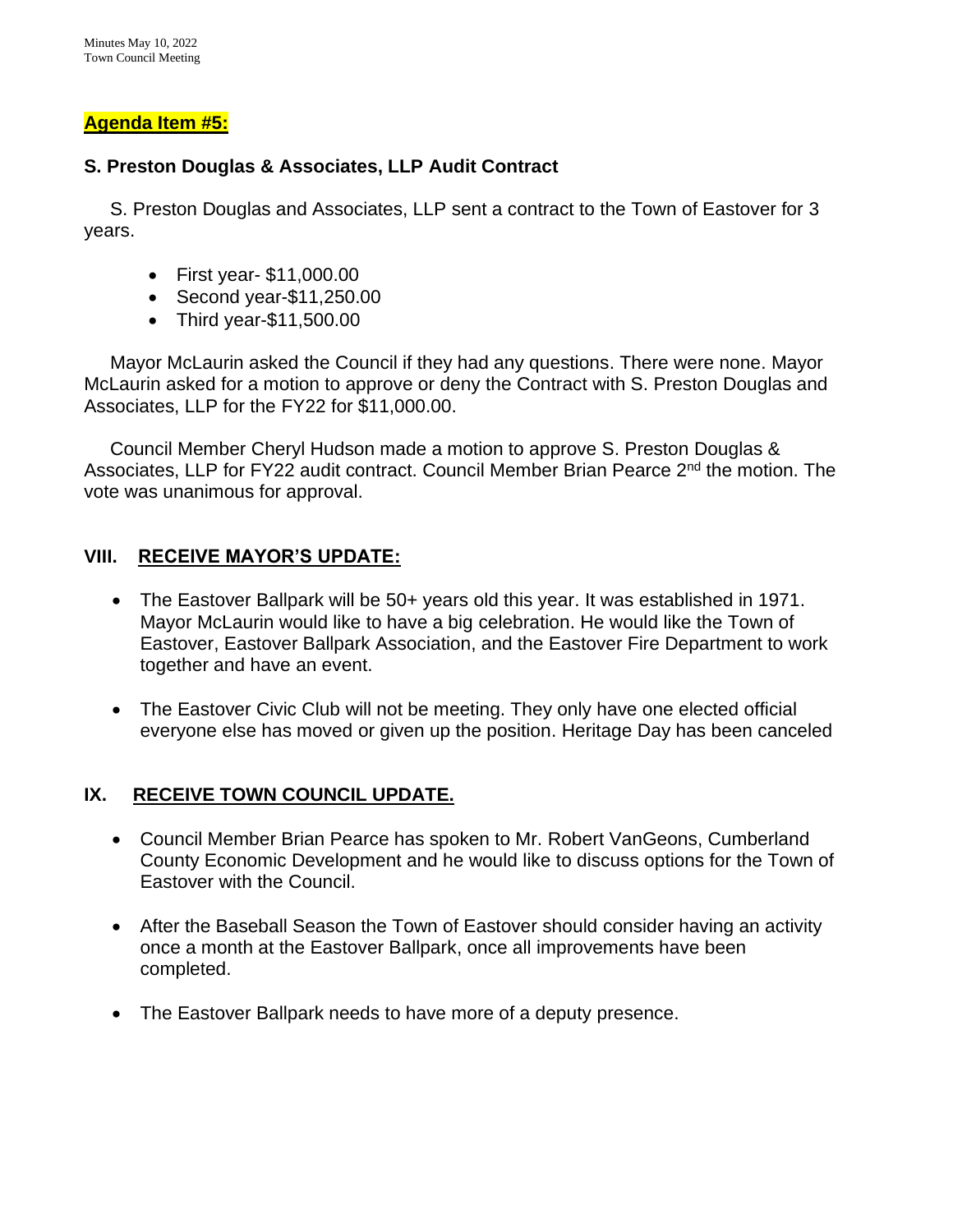### **X. RECEIVE TOWN ADMINISTRATOR'S UPDATE.**

- The Eastover Vape Shops 150 days will end on May 14, 2022. A letter needs to be sent to them stating they are in violation of the agreement.
- The framework for the ramp at the Eastover Ballpark has been done. The ramp should be delivered within the next week.
- The parking lot will be striped, the damage in the asphalt will be repaired and the concrete bumpers will be installed.
- The water well should be started within the next couple of weeks.
- Minute Man Press can do the website for the Town of Eastover for \$3,600.00 with a monthly fee of \$35.00.
- Trash receptacles need to be placed along the walking trail at the Eastover Ballpark.
- Extra Cameras for the front of the ballpark, the parking lot and the concession stand will be ordered. Duke Energy will need to be contacted to see if some cameras can be placed on their poles. If not, the Town will have to install new poles.
- Internet is available at the Eastover Ballpark through Spectrum; the cost will be \$2,000.00.
- A truck repair shop is behind Tyson's Chicken plant on Baywood Road. The owners are wanting to meet with the planning board to see if they can establish a Flea Market at that area.
- The Cumberland County Planning and Inspections department will be meeting on May 17, 2022, to hear Case Number Zon-22-0048. The Town Council will meet on May 18, 2022, to hear Case Number Zon-22-0048.
- Mr. Garrett Chase would like to hold a mission event at the Eastover Ballpark. This will be a 5k color run, food trucks, and other activities.
- The concession stand, bathrooms, and picnic area drawing has been completed. Need to have a 4-foot overhang, have the doors open in the opposite direction, move the storage door to under the shelter, and add a door from the concession stand.